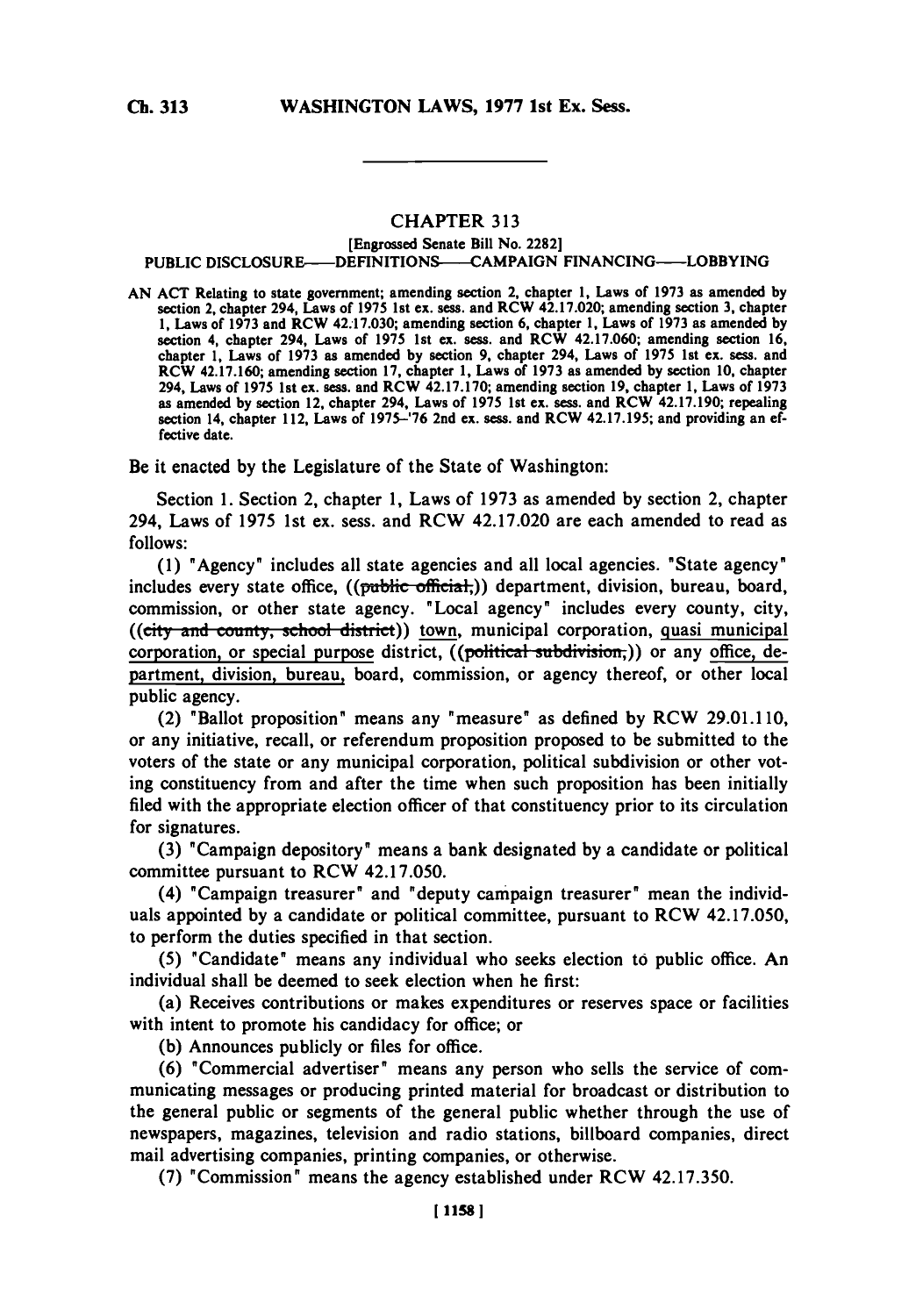**(8)** "Compensation" unless the context requires a narrower meaning, includes payment in any form for real or personal property or services of any kind: PRO-VIDED, That for the purpose of compliance with RCW 42.17.240, as now or hereafter amended, the term 'compensation' shall not include per diem allowances or other payments made **by** a governmental entity to reimburse a public official for expenses incurred while such official is engaged in the official business of such governmental entity.

**(9)** "Continuing political committee' means a political committee which is an organization of continuing existence not established in anticipation of any particular election.

**(10)** 'Contribution' includes a loan, gift, deposit, subscription, forgiveness of indebtedness, donation, advance, pledge, payment, transfer of funds between political committees, or transfer of anything of value, including personal and professional services for less than full consideration, but does not include interest on moneys deposited in a political committee's account, ordinary home hospitality and the rendering of 'part time' personal services of the sort commonly performed **by** volunteer campaign workers or incidental expenses personally incurred **by** volunteer campaign workers not in excess of twenty-five dollars personally paid for **by** such worker. 'Part time' services, for the purposes of this chapter, means services in addition to regular full time employment, or, in the case of an unemployed person, services not in excess of twenty hours per week, excluding weekends. For the purposes of this chapter, contributions other than money or its equivalents shall be deemed to have a money value equivalent to the fair market value of the contribution. Sums paid for tickets to fund-raising events such as dinners and parties are contributions; however, the amount of any such contribution may be reduced for the purpose of complying with the reporting requirements of this chapter, **by** the actual cost of consumnables furnished in connection with the purchase of such tickets, and only the excess over actual cost of such consumnables shall be deemed a contribution.

**(11)** 'Elected official' means any person elected at a general or special election to any public office, and any person appointed to **fill** a vacancy in any such office.

(12) 'Election' includes any primary, general, or special election for public office and any election in which a ballot proposition is submitted to the voters: PROVIDED, That an election in which the qualifications for voting include other than those requirements set forth in Article VI, section 1 (Amendment **63)** of the Constitution of the state of Washington shall not be considered an election for purposes of this chapter.

**(13)** 'Election campaign' means any campaign in support of or in opposition to a candidate for election to public office and any campaign in support of, or in opposition to, a ballot proposition.

(14) 'Expenditure' includes a payment, contribution, subscription, distribution, loan, advance, deposit, or gift of money or anything of value, and includes a contract, promise, or agreement, whether or not legally enforceable, to make an expenditure. The term 'expenditure' also includes a promise to pay, a payment or a transfer of anything of value in exchange for goods, services, property, facilities, or anything of value for the purpose of assisting, benefiting, or honoring any public official or candidate, or assisting in furthering or opposing any election campaign.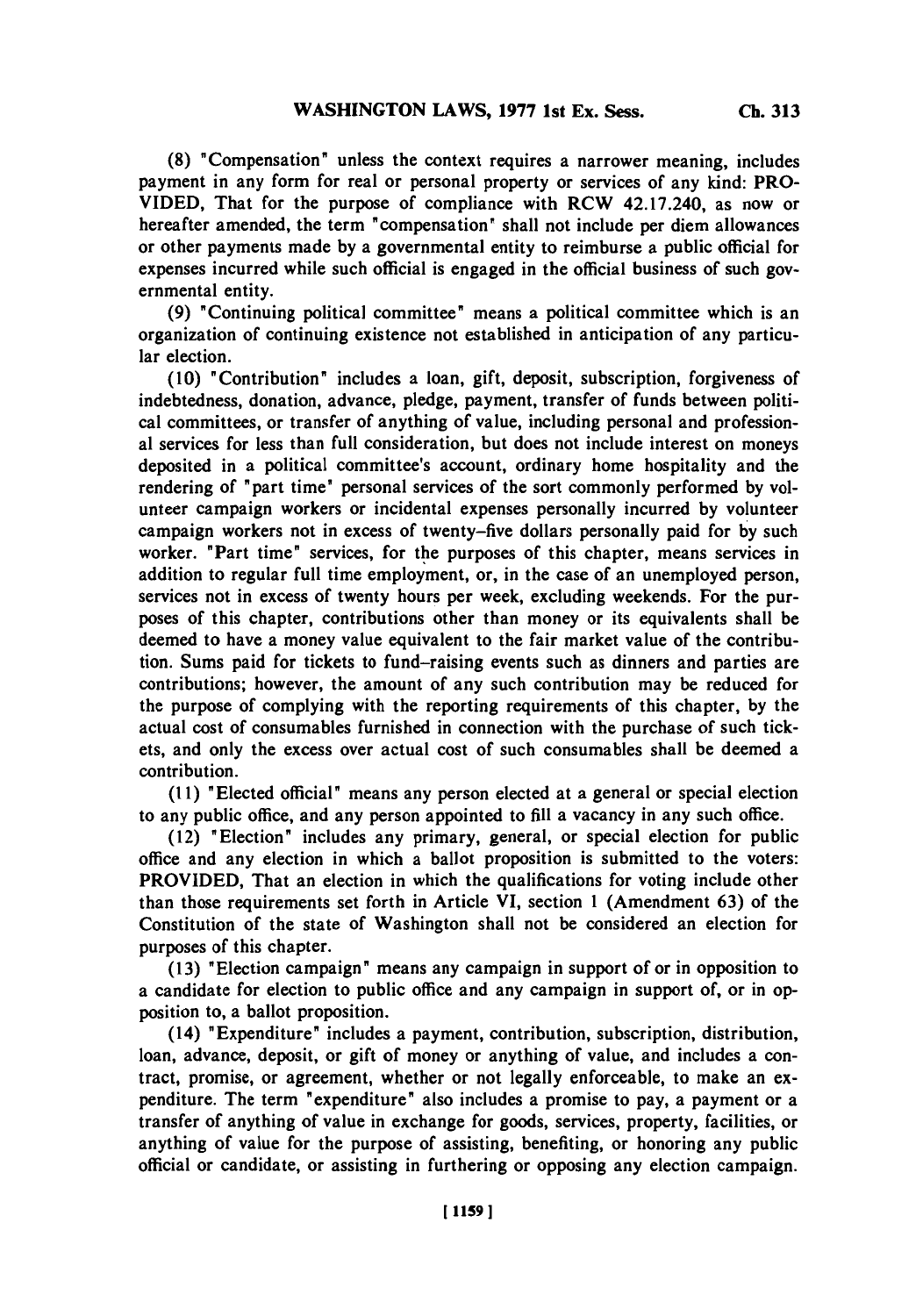**For the** purposes of this chapter, agreements to make expenditures, contracts, and promises to pay may be reported as estimated obligations until actual payment is made. The term "expenditure" shall not include the partial or complete repayment **by** a candidate or political committee of the principal of a loan, the receipt of which loan has been properly reported, or payment of service charges against a political committee's campaign account.

**(15)** 'Final report' means the report described as a final report in RCW **42.17.080(2).**

**(16)** "Immediate family' includes the spouse, dependent children, and other dependent relatives, if living in the household.

**(17)** 'Legislation' means bills, resolutions, motions, amendments, nominations, and other matters pending or proposed in either house of the state legislature, and includes any other matter which may be the subject of action **by** either house, or any committee of the legislature and all bills and resolutions which having passed both houses, are pending approval **by** the governor.

**(18)** 'Lobby' and 'lobbying' each mean attempting to influence the passage or defeat of any legislation **by** the legislature of the state of Washington, or the adoption or rejection of any rule, standard, rate, or other legislative enactment of any state agency under the state administrative procedure acts, chapter 34.04 RCW and chapter **28B.19** RCW.

**(19)** 'Lobbyist' includes any person who shall lobby either in his own or another's behalf.

(20) 'Lobbyist's employer' means the person or persons **by** whom a lobbyist is employed and all persons **by** whom he is compensated for acting as a lobbyist.

(21) 'Person' includes an individual, partnership, joint venture, public or private corporation, association, federal, state, or local governmental entity or agency however constituted, candidate, committee, political committee, political party, executive committee thereof, or any other organization or group of persons, however organized.

(22) 'Person in interest' means the person who is the subject of a record or any representative designated **by** said person, except that if such person be under a legal disability, the term 'person in interest' shall mean and include the parent or duly appointed legal representative.

**(23)** 'Political advertising' includes any advertising displays, newspaper ads, billboards, signs, brochures, articles, tabloids, flyers, letters, radio or television presentations, or other means of mass communication, used for the purpose of appealing, directly or indirectly, for votes or for financial or other support in any election campaign.

(24) 'Political committee' means any person (except a candidate or an individual dealing with his own funds or property) having the expectation of receiving contributions or making expenditures in support of, or opposition to, any candidate or any ballot proposition.

**(25)** 'Public office' means any federal, state, county, city, town, school district, port district, special district, or other state political subdivision elective office.

**(26)** 'Public record" includes any writing containing information relating to the conduct of government or the performance of any governmental or proprietary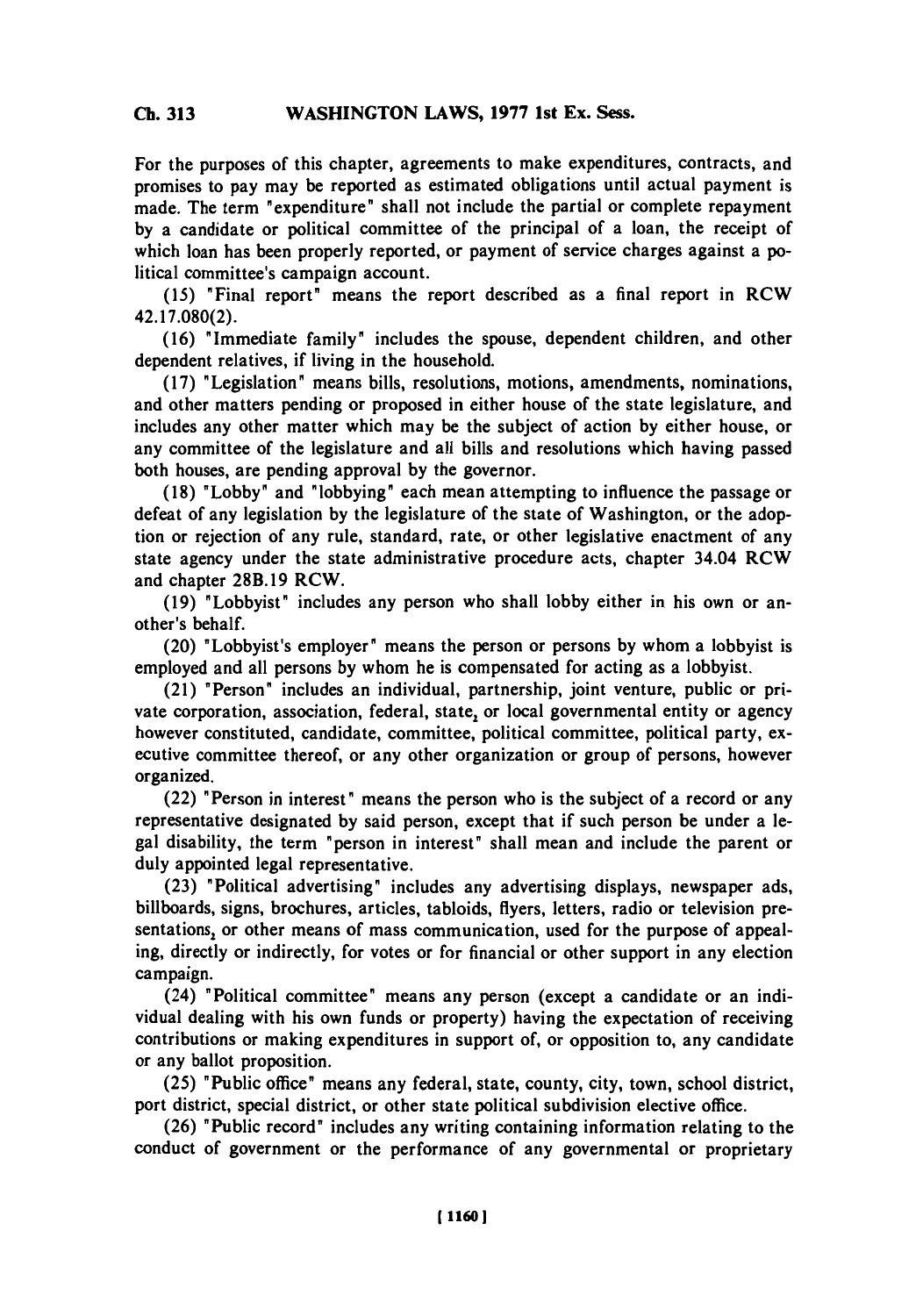**(27)** "Writing" means handwriting, typewriting, printing, photostating, photographing, and every other means of recording any form of communication or representation, including letters, words, pictures, sounds, or symbols, or combination thereof, and all papers, maps, magnetic or paper tapes, photographic films and prints, magnetic or punched cards, discs, drums, and other documents.

As used in this chapter, the singular shall take the plural and any gender, the other, as the context requires.

Sec. 2. Section **3,** chapter **1,** Laws of **1973** and RCW 42.17.030 are each amended to read as follows:

The provisions of this chapter relating to the financing of election campaigns shall apply in all election campaigns other than (a) for precinct committeeman; **(b)** for ((the president and vice president of the United States)) <u>a federal elective of-</u> fice; and (c) for an office the constituency of which does not encompass a whole county and which contains less than five thousand registered voters as of the date of the most recent general election in such district.

Sec. **3.** Section **6,** chapter **1,** Laws of **1973** as amended **by** section 4, chapter 294, Laws of **1975** 1st ex. sess. and RCW 42.17.060 are each amended to read as *follows:*

**(1) All** monetary contributions received **by** a candidate or political committee shall be deposited **by** the campaign treasurer or deputy treasurer in a campaign depository in an account designated, "Campaign Fund of **...............** (name of candidate or political committee).

(2) ((All deposits made by a campaign treasurer or deputy campaign treasurer shall be accompanied by)) At the time each deposit is made, the campaign treasurer or deputy campaign treasurer shall prepare and file with the commission a statement containing the name of each person contributing the funds so deposited and the amount contributed **by** each person: PROVIDED, That contributions not exceeding ten dollars from any one person may be deposited without identifying the contributor. ((The statement shall be in triplicate, upon a form prescribed by the commission, one copy to be retained by the campaign depository for its records for **the minimum term of three years, one copy to be filed by the campaign treasurer** with the commission, and one) A duplicate copy  $((\text{to}))$  of the statement shall be retained **by** the campaign treasurer for his records. In the event of deposits made **by** a deputy campaign treasurer, the ((third)) duplicate copy shall be forwarded to the campaign treasurer to be retained **by** him for his records. Each statement shall be certified as correct **by** the campaign treasurer or deputy campaign treasurer making the deposit.

**(3)** Political committees which support or oppose more than one candidate or ballot proposition, or exist for more than one purpose, may maintain multiple separate bank accounts within the same designated depository for such purpose: PROVIDED, That each such account shall bear the same name followed **by** an appropriate designation which accurately identifies its separate purpose: AND PROVIDED FURTHER, That transfers of funds which must be reported under RCW **42.17.090(1)(d),** as now or hereafter amended, may not be made from more than one such account.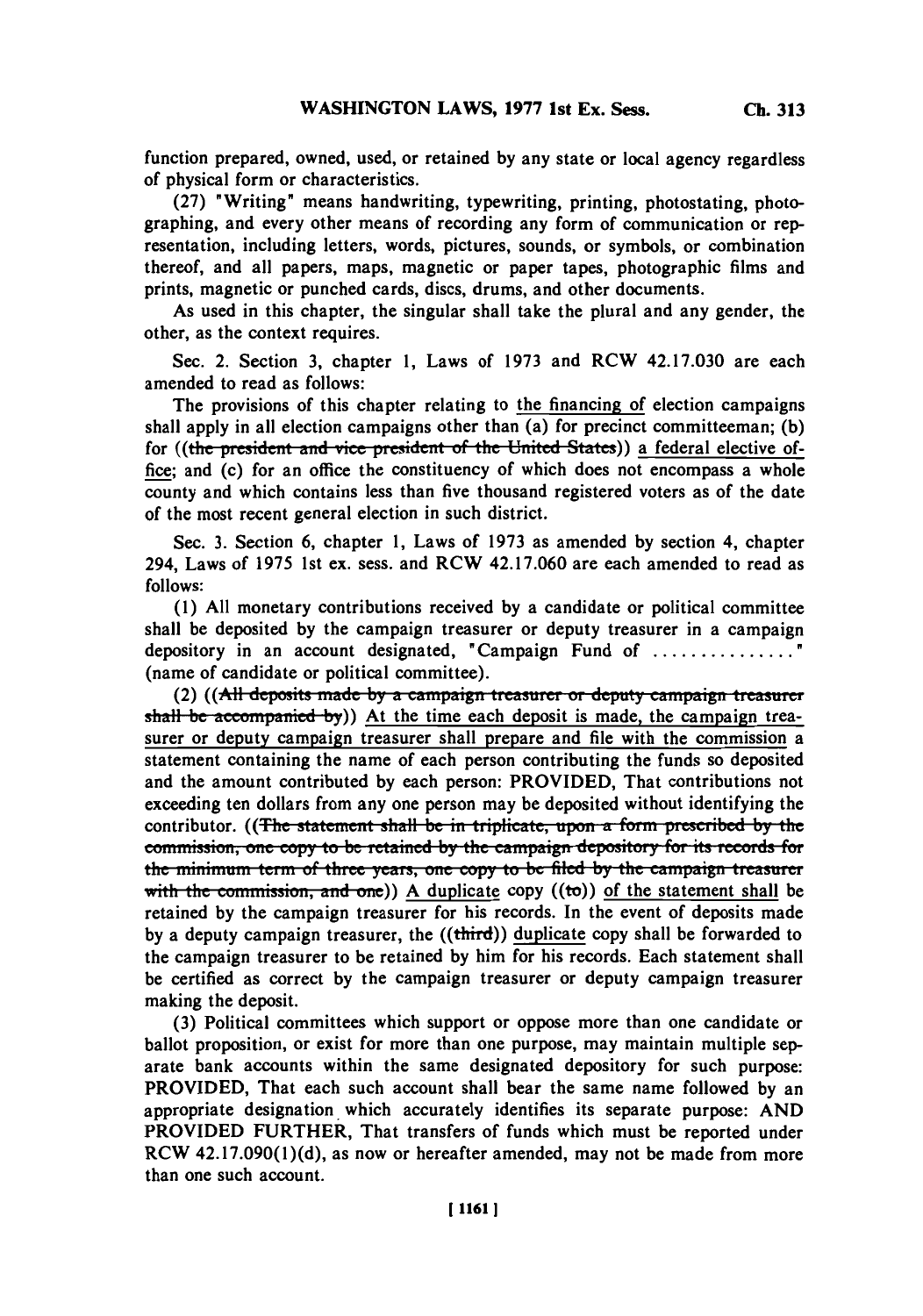(4) Nothing in this section shall prohibit a candidate or political committee from investing funds on hand in a campaign depository in bonds, certificates, or savings accounts or other similar savings instruments in financial institutions other than the campaign depository: PROVIDED, That the commission is notified in writing of the initiation and the termination of the investment: PROVIDED FUR-THER, That the principal of such investment when terminated together with all interest, dividends, and income derived from the investment are deposited in the campaign depository in the account from which the investment was made and properly reported to the commission prior to any further disposition or expenditure thereof.

**J(j** Accumulated unidentified contributions, other than those made **by** persons whose names must be maintained on a separate and private list **by** a political committee's campaign treasurer pursuant to RCW **42.17.090(l)(b),** which total in excess of one percent of the total accumulated contributions received in the current calendar year or three hundred dollars (whichever is more), shall not be deposited, used, or expended, but shall be returned to the donor, if his identity can be ascertained. If the donor cannot be ascertained, the contribution shall escheat to the state, and shall be paid to the state treasurer for deposit in the state general fund.

Sec. 4. Section **16,** chapter **1,** Laws of **1973** as amended **by** section **9,** chapter 294, Laws of **1975** 1st ex. sess. and RCW 42.17.160 are each amended to read as *follows:*

The following persons and activities shall be exempt from registration and reporting under RCW 42.17.150, 42.17.170, ((42.17.190;)) and 42.17.200:

**(1)** Persons who limit their lobbying activities to appearance before public sessions of committees of the legislature, or public hearings of state agencies $((:)$ ;

(2) News or feature reporting activities and editorial comment **by** working members of the press, radio, or television and the publication or dissemination thereof **by** a newspaper, book publisher, regularly published periodical, radio station, or television station $((\cdot))$ ;

**(3)** Persons who lobby without compensation or other consideration for acting as a lobbyist: PROVIDED, Such person makes no expenditure for or on behalf of any member of the legislature or elected official or public officer or employee of the state of Washington in connection with such lobbying. Any person exempt under this subsection (3) may at his option register and report under this chapter $((.)$ ;

(4) Persons who restrict their lobbying activities to no more than four days or parts thereof during any three-month period and whose total expenditures during such three-month period for or on behalf of any one or more members of the legislature or state elected officials or public officers or employees of the state of Washington in connection with such lobbying do not exceed fifteen dollars: PRO-**VIDED,** That the commission shall promulgate regulations to require disclosure **by** persons exempt under this subsection or their employers or entities which sponsor or coordinate the lobbying activities of such persons if it determines that such regulations are necessary to prevent frustration of the purposes of this chapter. Any person exempt under this subsection (4) may at his option register and report under this chapter $((\cdot))$ ;

 $(5)$  The governor $((:));$ 

(6) The lieutenant governor $((:))$ ;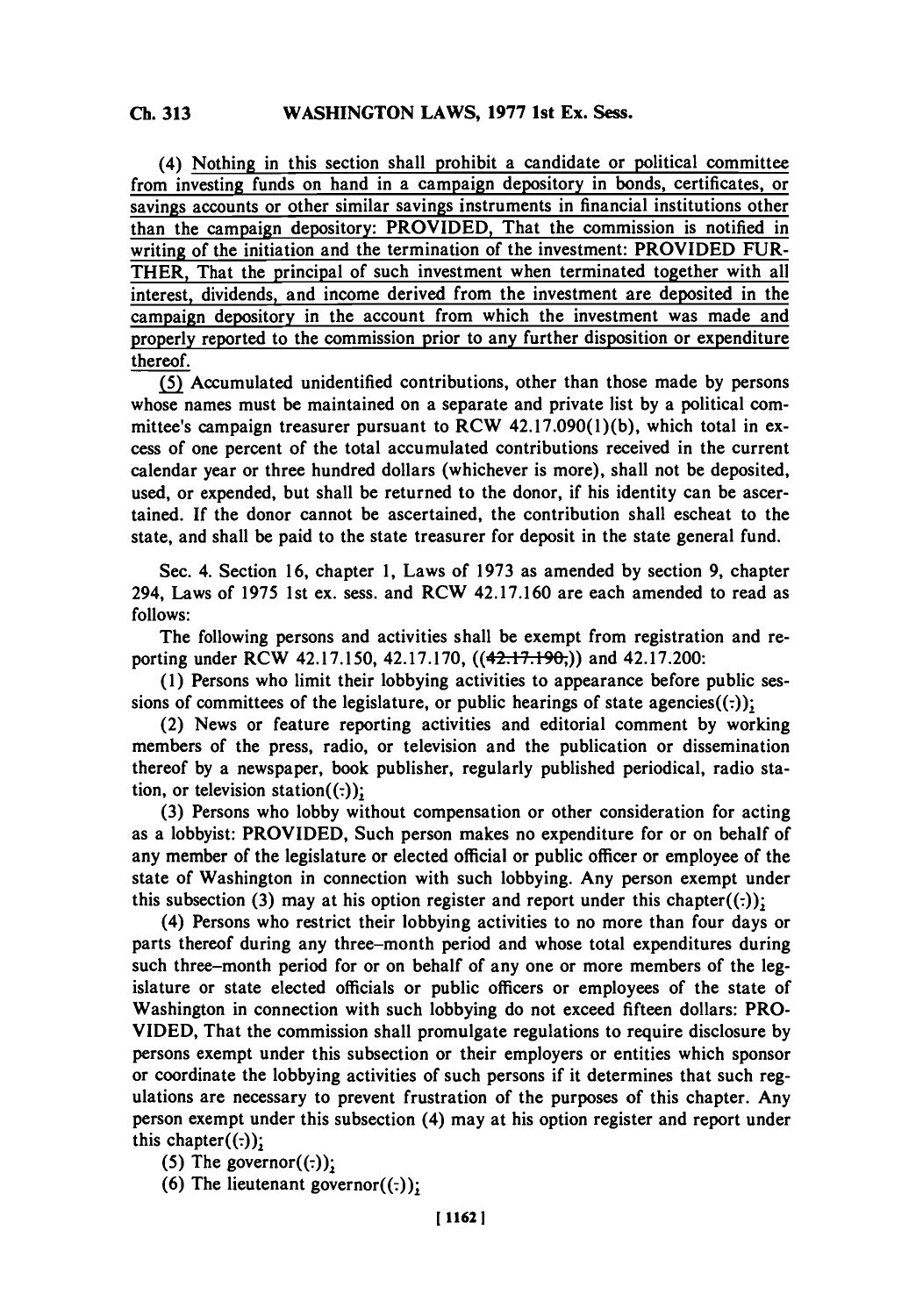(7) Except as provided by RCW 42.17.190 $(1)$ , members of the legislature $((:))$ ;

**(8)** Except as provided **by** RCW 42.17.190(1), persons employed **by** the legislature for the purpose of aiding in the preparation or enactment of legislation or the performance of legislative duties $((:)$ ;

(9) **((Except as provided by RCW 42.17.190)**) Elected ((state)) officials, and officers((<del>, state officers appointed by the governor subject to confirmation by the</del>  $s$ enate<sub>r</sub>)) and employees of any ((state)) agency reporting under RCW 42.17.190(4) as now or hereafter amended.

Sec. **5.** Section **17,** chapter **1,** Laws of **1973** as amended **by** section **10,** chapter 294, Laws of **1975** 1st ex. sess. and RCW **42.17.170** are each amended to read as *follows:*

**(1)** Any lobbyist registered under RCW 42.17.150 and any person who lobbies shall file with the commission periodic reports of his activities signed **by** ((both)) the lobbyist ((and the lobbyist's employers)). The reports shall be made in the form and manner prescribed by the commission. They shall be due ((quarterly)) monthly and shall be filed within  $((*thirty*))$  fifteen days after the  $((*end*))$  last day of the calendar ( $(\text{quarter})$ ) month covered by the report. ( $(\overline{\text{fn}}\text{ addition to the quarterly})$ reports, while the legislature is in session, any lobbyist who lobbies with respect to any legislation shall file interim weekly periodic reports for each week that the legislature is in session, which reports need be signed only by the lobbyist and which shall be filed on each Tuesday for the activities of the week ending on the preceding Saturday: PROVIDED, That it shall not be necessary to file any such interim **weekly periodic reports for any week during which no expenditure reportable under** subsection (2) hereof was made by the reporting person.))

(2) Each such  $((quarterly and weekly))$  monthly periodic report shall contain:

(a) The totals of all expenditures made or incurred **by** such lobbyist or on behalf of such lobbyist **by** the lobbyist's employer during the period covered **by** the report, which totals shall be segregated according to financial category, including food and refreshments; living accommodations; advertising; travel; telephone; contributions; office expenses, including rent and the salaries and wages paid for staff and secretarial assistance, or the proportionate amount thereof, paid or incurred for lobbying activities; and other expenses or services: PROVIDED HOWEVER, That unreimbursed personal living and travel expenses of a lobbyist not incurred directly or indirectly for any lobbying purpose need not be reported((. **AND PROVIDED** FURTHER, That the interim weekly reports of legislative lobbyists for the legisla*tive session need show only the expenditures for food and refreshments; living aecommodations; travel; contributions; and such other categories as the commission* shall prescribe by rule)). Each individual expenditure of more than ((fifteen)) twenty-five dollars for entertainment shall be identified **by** date, place, amount, and the names of all persons in the group partaking in or of such entertainment including any portion thereof attributable to the lobbyist's participation therein but without allocating any portion of such expenditure to individual participants.

**(b)** In the case of a lobbyist employed **by** more than one employer, the proportionate amount of such expenditures in each category incurred on behalf of each of his employers.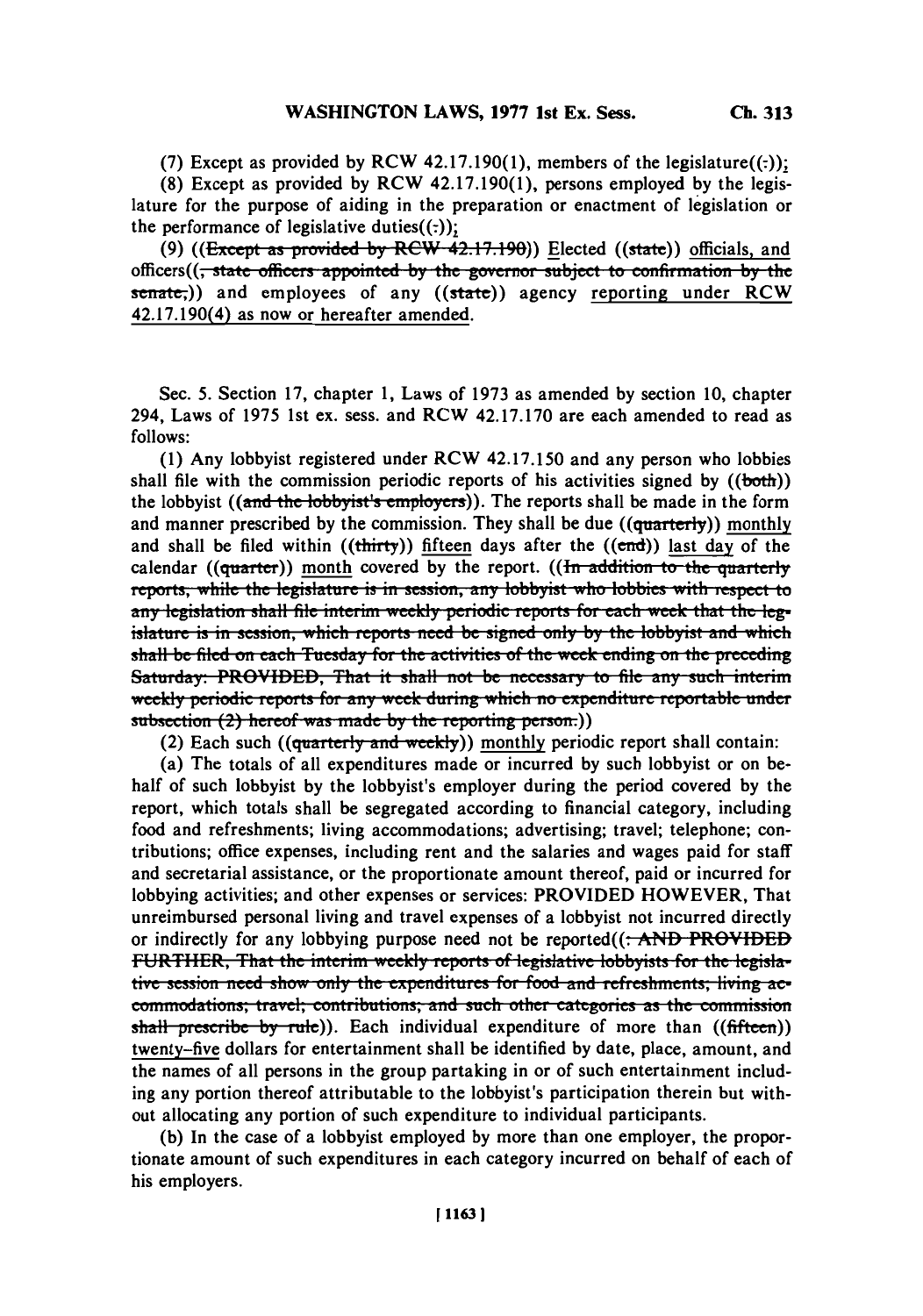(c) An itemized listing of each such expenditure in the nature of a contribution of money or of tangible or intangible personal property to any ((the existential candidate, elected official, or officer or employee of any agency, or any political committee supporting or opposing any ballot proposition, or for or on behalf of any  $\overline{((\text{legistator}))}$  candidate, elected official, or officer or employee of any agency, or any political committee supporting or opposing any ballot proposition. **All** contributions made to, or for the benefit of, any  $((\text{height})$ ) candidate, elected official, or officer or employee of any agency, or any political committee supporting or op posing any ballot proposition shall be identified **by** date, amount, and the name of the ((legislator)) candidate, elected official, or officer or employee of any agency, or any political committee supporting or opposing any ballot proposition receiving, or to be benefited **by** each such contribution.

**(d)** The subject matter of proposed legislation or rulemaking; the proposed rules, standards, rates, or other legislative enactments under chapter 34.04 RCW and chapter **28B.19** RCW (the state administrative procedure acts) and the state agency considering the same; and the number of each senate or house bill, resolution, or other legislative activity which the lobbyist has been engaged in supporting or opposing during the reporting period: PROVIDED, That in the case of appropriations bills the lobbyist shall enumerate the specific section or sections which he supported or opposed.

Sec. **6.** Section **19,** chapter **1,** Laws of **1973** as amended **by** section 12, chapter 294, Laws of *1975* 1st ex. sess. and RCW 42.17.190 are each amended to read as *follows:*

**(1)** Every legislator and every committee of the legislature shall file with the commission quarterly reports listing the names, addresses, and salaries of all persons employed **by** the person or committee making the filing for the purpose of aiding in the preparation or enactment of legislation or the performance of legislative duties of such legislator or committee during the preceding quarter. The reports shall be made in the form and the manner prescribed **by** the commission and shall be filed between the first and tenth days of each calendar quarter: PROVID-**ED,** That the information required **by** this subsection may be supplied, insofar as it is available, **by** the chief clerk of the house of representatives or **by** the secretary of the senate on a form prepared **by** the commission.

(2) Unless authorized **by** subsection **(3)** of this section or otherwise expressly authorized **by** law, no ((state)) public funds shall be used directly or indirectly for lobbying: PROVIDED, This shall not prevent ((state)) officers or employees of an agency from communicating with a member of the legislature on the request of that member; or communicating to the legislature, through the proper official channels, requests for legislative action or appropriations which are deemed necessary for the efficient conduct of the public business or actually made in the proper performance of their official duties: PROVIDED FURTHER, That this subsection shall not apply to the legislative branch.

**(3)** Any agency, not otherwise expressly authorized **by** law, may expend public funds for lobbying, but such lobbying activity shall be limited to (a) providing information or communicating on matters pertaining to official agency business to any elected official or officer or employee of any agency or **(b)** advocating the official position or interests of the agency to any elected official or officer or employee